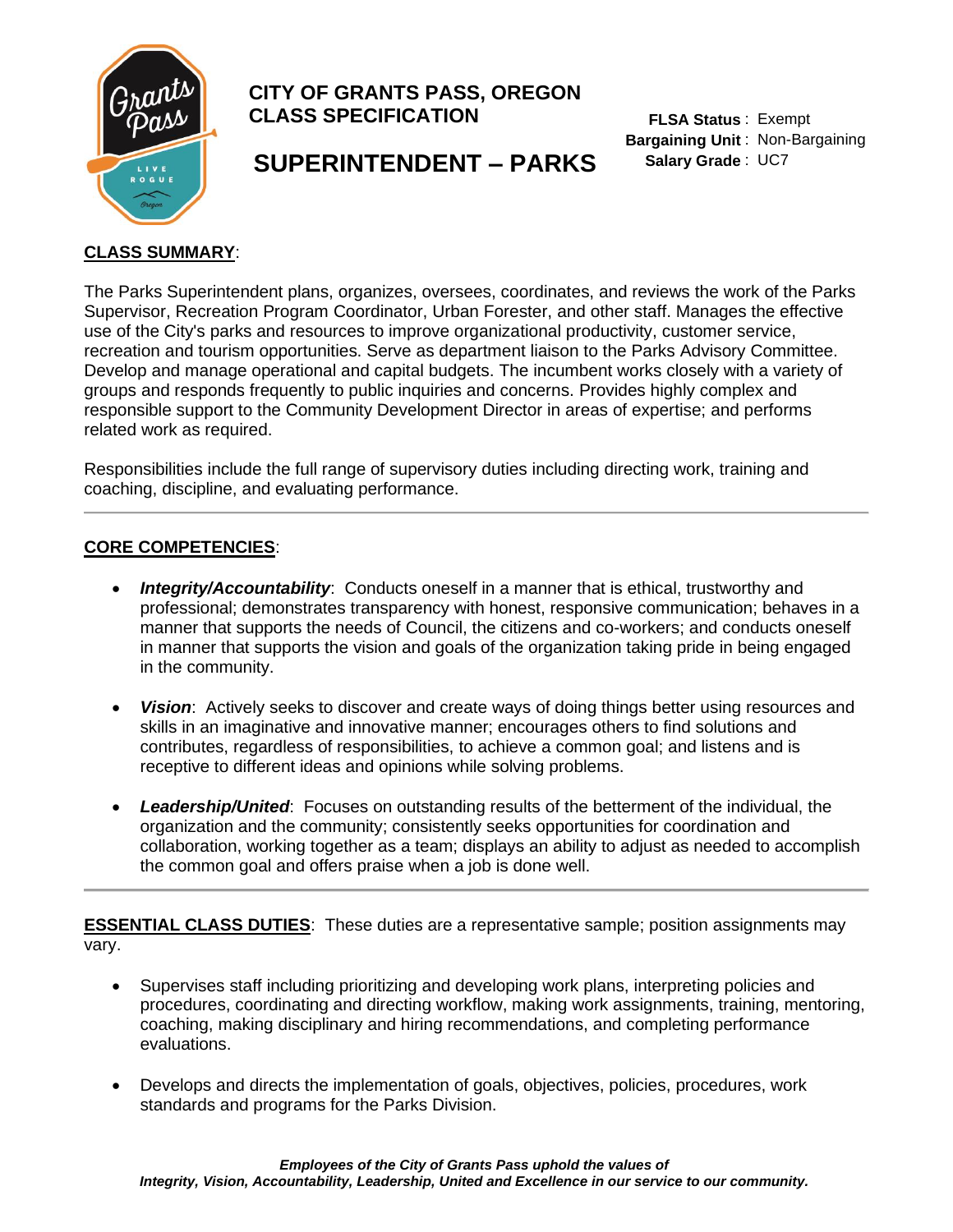- Manages and participates in the development and implementation of goals, objectives, policies, and priorities for the division; recommends within departmental policy, appropriate service and staffing levels; recommends and administers policies and procedures.
- Develops and administers the Parks, Recreation and Aquatics budgets, including corporate sponsorships of events and new facilities.
- Develops and standardizes procedures and methods to improve the efficiency and effectiveness of parks programs; assesses and monitors workload, administrative and support systems, and internal reporting relationships; identifies opportunities for improvement and recommends to the Director.
- Manages and coordinates the Parks Division work plan; meets with staff to identify and resolve problems; assigns work activities, projects, and programs; monitors work flow; reviews and evaluates work products, methods, and procedures.
- Provides highly complex staff assistance to the Community Development Director; develops and reviews reports related to parks activities and services; presents reports to commissions, committees, and boards; performs a variety of public relations and outreach work related to assigned activities.
- Negotiates, administers, and manages contracts for services.
- Analyzes and determines equipment needs; writes and prepares bid specifications and other documents for services, equipment, and materials; receives and analyzes bids; purchases equipment and materials.
- Administers parks Capital construction programs as identified in the City's Strategic Plan and budget, including identifying and recommending projects, overseeing the request-for-proposals process, selecting design and vendors, participating in approving designs and specifications, and construction management.
- Conducts a variety of organizational studies, investigations, and operational studies; recommends modifications to parks and facilities maintenance programs, policies, and procedures, as appropriate.
- Attends and participates in professional group meetings; stays abreast of new trends and innovations in the field of parks and recreation; researches emerging products and enhancements and their applicability to City needs.
- Monitors changes in regulations and technology that may affect operations; implements policy and procedural changes after approval.
- Receives, investigates, and responds to problems and complaints in a professional manner; identifies and reports findings and takes necessary corrective action.
- Performs other duties as assigned.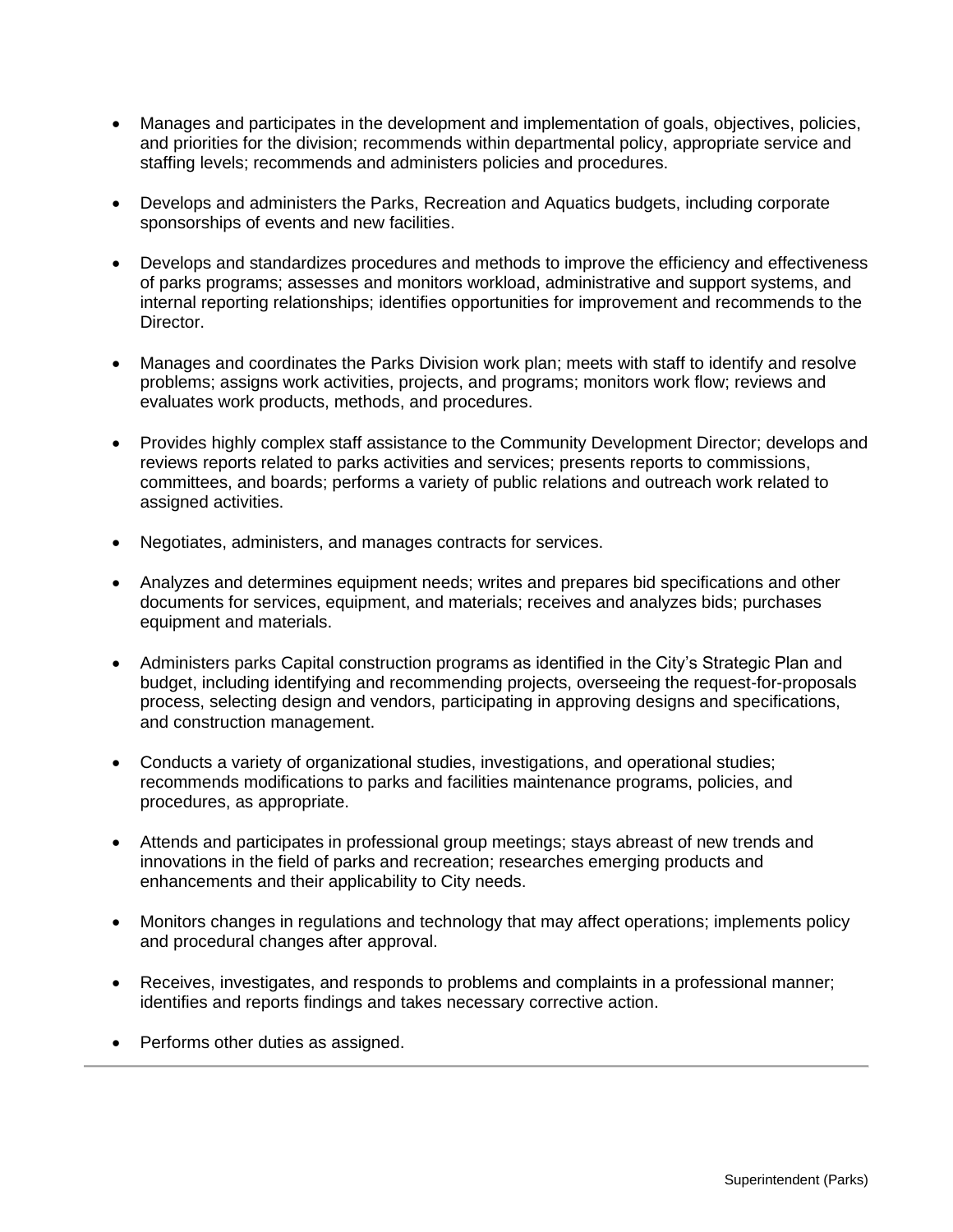## **Training and Experience** (positions in this class require):

A Bachelor's Degree with major coursework in park and recreation management, natural resources management, business or public administration, or a related field, and five (5) years of experience in parks and facilities maintenance or a related field, including three (3) years of supervisory and/or management experience; or an equivalent combination of education and experience sufficient to successfully perform the essential duties of the job such as those listed above.

### **Licensing Requirements** (positions in this class require):

• Oregon Driver's License – Class C

**Knowledge** (positions in this class require): Knowledge of:

- Administrative principles and practices, including goal setting, program development, implementation, and evaluation, project management, and supervision of staff, either directly or through subordinate levels of supervision;
- Principles and practices of budget administration;
- Principles and practices of employee supervision, including work planning, assignment, review and evaluation, and the training of staff in work procedures;
- Principles and practices of contract administration and evaluation;
- State and Federal parks and recreation grant programs and funders;
- Organization and management practices as applied to the development, analysis, and evaluation of programs, policies, and operational needs of the assigned division;
- General principles of risk management related to parks and facilities maintenance;
- Turf, plant, and tree suitability, health and maintenance;
- Irrigation management principles;
- Personnel policies and procedures and labor contract provisions;
- Personal computers and related software programs, including asset management, GIS and financial software;
- Effective and efficient public relations and conflict resolution;
- Applicable City policies and ordinances; and,
- Applicable Federal, State, and local laws, codes, and regulations.

**Skills** (positions in this class require):

- Recommending and implementing goals, objectives, and practices for providing effective and efficient services;
- Managing and monitoring complex projects, on-time and within budget;
- Safely operating a motor vehicle;
- Reading, revising and interpreting policies and procedures;
- Problem analysis and solution by applying critical thinking methods;
- Providing positive, effective leadership and supervision to staff;
- Evaluating and developing improvements in operations, procedures, policies, or methods;
- Researching, analyzing, and evaluating new service delivery methods, procedures, and techniques;
- Preparing clear and concise reports, correspondence, and other written materials;
- Analyzing, interpreting, summarizing, and presenting administrative and technical information and data in an effective manner;